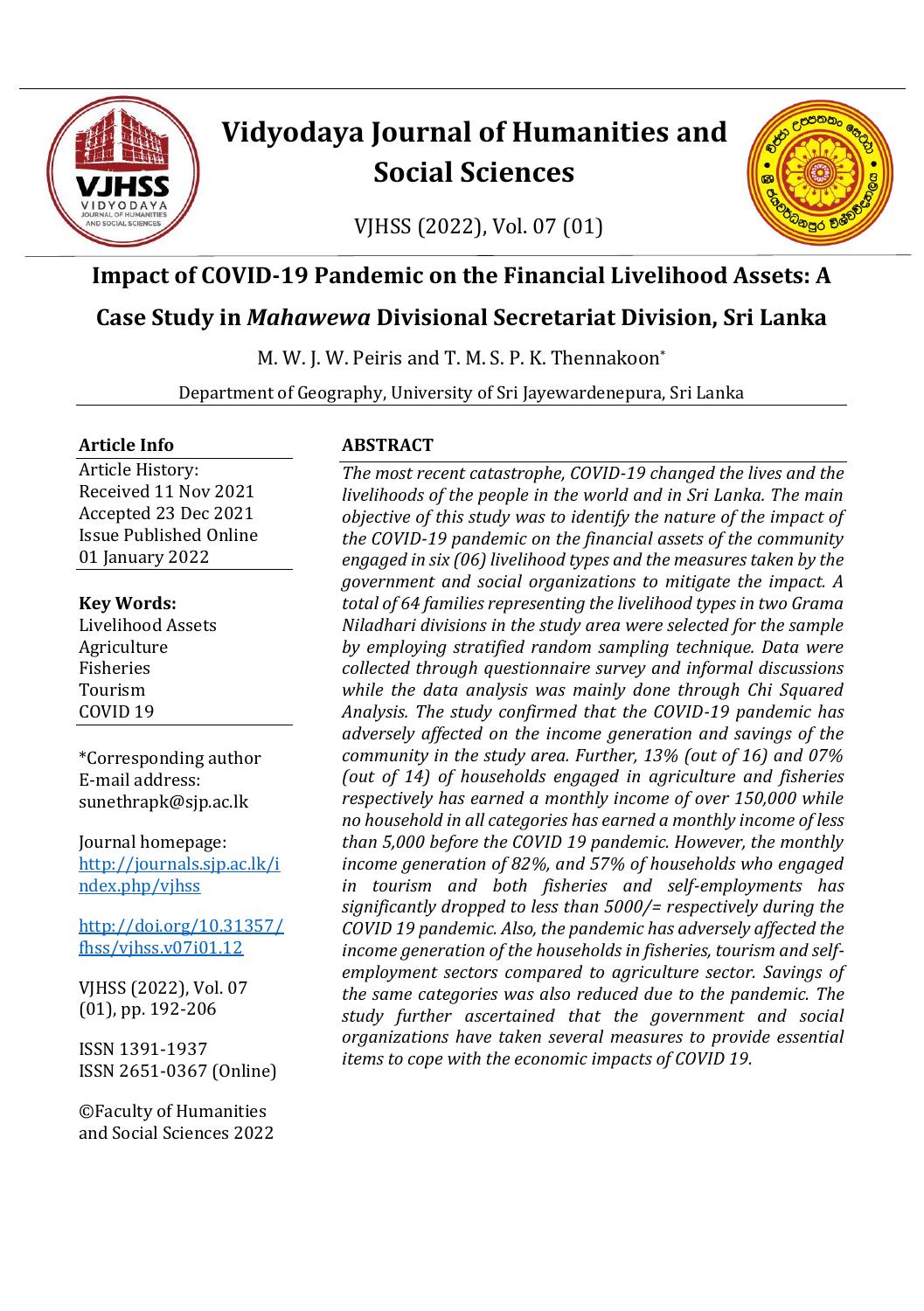#### **1. Introduction**

The term livelihood encompasses people's capabilities, assets, income and activities required to secure the necessities of life. One of the earliest and most often cited definitions of livelihood is that "It comprises the capabilities, assets (stores, resources, claims and access) and activities required for a means of living. A livelihood is sustainable which can cope with and recover from stress and shocks (drought, flood, war, etc.), maintain or enhance its capabilities and assets, and provide sustainable livelihood opportunities for the next generation: and which contributes net benefits to other livelihoods at the local and global levels and in the short and long term. (Chambers and Conway, 1992). Livelihoods are the "ways in which people access and mobilise resources that enable them to pursue goals necessary for their survival and longer-term well-being, and thereby reduce the vulnerability created and exacerbated by conflict" (Young et al., 2002). The idea of assets is central to the sustainable livelihoods approach. There are five different types of assets owned by an individual to build community livelihoods which consists of natural, social, human, physical and financial assets (Thennakoon, 2004; Jansen et al., 2006). However, in this study, only the financial assets i.e. income generation, savings and support received from government and social organizations were considered.

Physical and human related incidents have influenced the livelihood systems of the people in any setting. Among the physical incidents, earthquakes, landslides, droughts, cyclones, pandemic diseases are the most prominent and which have the worst impact on the livelihood system. Wars, terrorism, development initiatives can be considered as human related incidents which have an impact on the change of livelihood system too. Among these incidents, pandemic diseases have directly influenced livelihoods and this is the main concern of the present research. Pandemics are large-scale outbreaks of infectious diseases that can greatly increase morbidity and mortality over a wide geographic area and cause significant economic, social, and political disruption. On 31st December 2019, the WHO (World Health Organization- WHO) was informed about cases of pneumonia of unknown cause in Wuhan, China. A new type of coronavirus, subsequently named COVID-19 was identified by the authorities. WHO Director-General declared the outbreak of COVID-19 as a Public Health Emergency of International Concern (PHEIC) on 30th January and it was characterized as a pandemic on 11th March 2020 (WHO, 2020). Since then, the outbreak has significantly expanded and the virus has spread to 215 countries in every continent except Antarctica.

However, the security measures such as curfews and lock downs to reduce the spread of this deadly epidemic have posed a serious threat to the livelihoods of the global community. As the security measures were implemented, the primary, secondary and tertiary economic activities of the community were seriously affected. As a result, the financial livelihood assets such as income generation and savings of the community in the world were severely affected. Considering the COVID-19 pandemic situation in Sri Lanka, it has been more than a year and six months since the pandemic arrived in Sri Lanka. During the first wave of COVID 19, more than 3000 infected people and 13 deaths were reported in Sri Lanka. The curfew was imposed several times further affecting the livelihoods of the people.

Scientists and other academicians in the world have undertaken numerous researches and investigations on different perspectives of COVID-19 pandemic (Muhammad, Long and Salman, 2020; Dantas et al., 2020; Benjamin et al., 2020; Siddika, 2020; Roy et al., 2020). In the context of Sri Lanka, several researches have been conducted on different perspectives of the COVID-19 pandemic. Several authors have highlighted the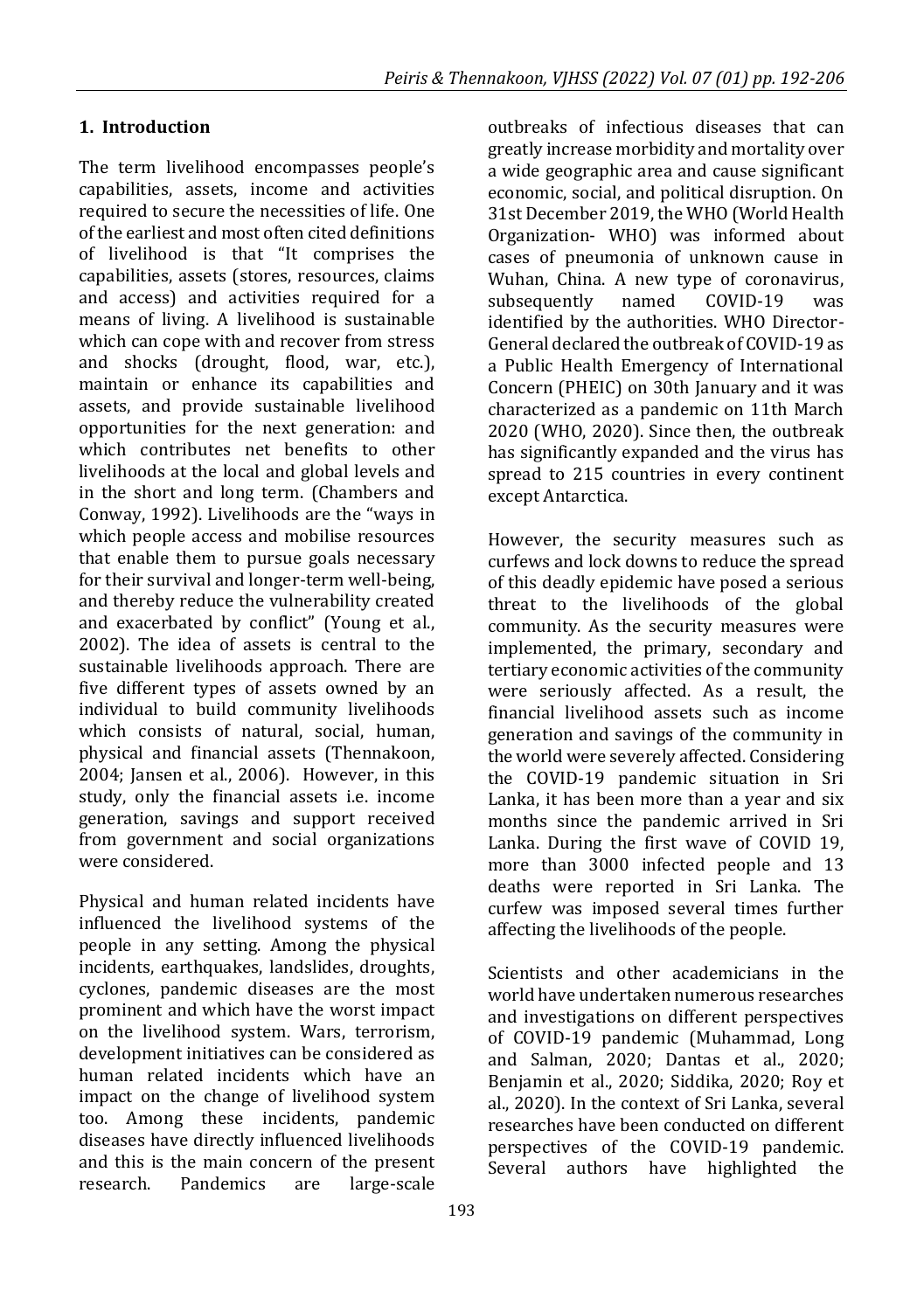economic impacts of COVID-19 on different sectors such as tourism industry, apparel and textiles, construction and engineering, retail and consumer and bank and finance (International Trade Centre, 2020; Mudalige et al., 2020). Jayatilleke et al. (2020) have created a projection model for COVID-19 cases in Sri Lanka which was applied to different scenarios. When reviewing such literature, it is clear that despite the availability of studies on the overall context of COVID -19 pandemic, there is still a dearth of research on the impact of COVID -19 pandemic on the livelihood systems of the people in Sri Lanka. Since the outbreak of COVID-19 in Sri Lanka, the livelihoods of all the people of the country have come to a standstill due to various security measures taken by the government. The eruption of COVID-19 has affected the agricultural sector in Sri Lanka, which has only loosely integrated with global supply chains. From the outset of the COVID-19 pandemic, the government took timely steps to reduce the impact on agriculture. Prior to the COVID outbreak, the Central Bank of Sri Lanka (CBSL) expected the economy to grow at 4.5- 5% with a modest recovery from the Easter Sunday attacks in April 2019 and the political stability after the Presidential elections. However, given the increasing economic consequences from the COVID-19 pandemic, these growth targets seem difficult to achieve (Mudalige et al., 2020). Compared to the industry and service sectors, agriculture has so far been the least affected by the COVID-19 outbreak. Given the circumstances, the government initiated a program to procure fruits and vegetables directly from the farmers to ease the problem of limited wholesale markets. Despite the lockdown, food supply was adequate in the local market throughout the pandemic. However, logistics of food transportation became a challenge causing disruptions in the food supply chains. As a consequence, the farmer who was unable to transport the products and the consumer who had lost their livelihoods were greatly inconvenienced (Mudalige et al., 2020). The

impact of COVID-19 outbreak had a huge impact on the livestock sector. The Department of Animal Production and Health imposed restrictions on importation of live animals and animal products from March 2020 onwards. As a result, their income levels plummeted. Tourism and real estate sector faced uncertain futures and they are among the hardest hit by the economic fallout due to the global COVID-19 outbreak. Tourist arrivals fell by 22% last year because of terrorist bombings of churches and hotels in Easter 2019. Then came COVID-19 and global shutdowns, leading to zero tourist arrivals from April 2020. In this way, almost all the jobs in the country collapsed due to COVID-19 pandemic thereby disrupting the livelihoods of all the community.

Similarly, the COVID-19 pandemic also posed a serious threat to the communities living in *Mahawewa* Divisional Secretariat Division of Puttalam District. There are 16,029 families living in the division with a total population of 60,079. The livelihoods of the community in this division range from fisheries, tourism, agriculture, self-employments, to government sector and the private sector employments. The community who engages in all these forms of livelihood was severely affected by the COVID-19 pandemic. Therefore, it is important to identify the impacts of COVID - 19 pandemic on the livelihood system of community in the study setting by focussing on the following research questions; What kinds of livelihood systems exist in the study setting? What kind of impacts related to the livelihood system emerged in the setting? What are the most affected livelihood systems by the pandemic? In what ways did the government and other social networks contribute to mitigate the impact of COVID- 19 on the livelihood systems? In order to explore these research questions, this study focussed on assessing the impact of Covid-19 pandemic on the financial livelihood assets of the community living in *Mahawewa* Divisional Secretariat Division.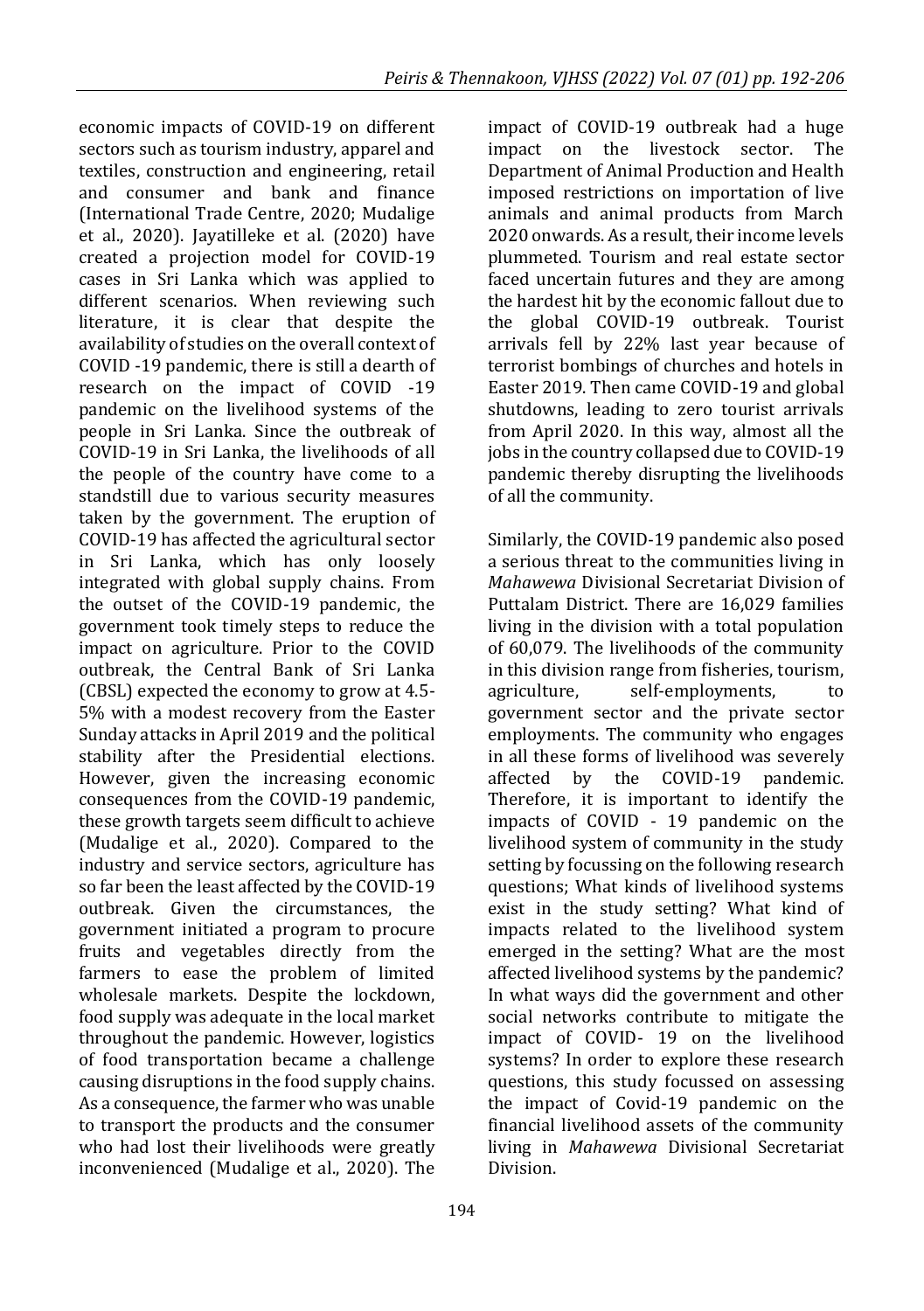#### **2. Materials and Methods**

#### **2.1 Conceptual Framework**

When conducting a study in deductive approach and scientific method, the conceptual framework should emerge from the referred literatures. In scientific method, the research should be carried out with minimum biasness. When assessing the impacts of COVID-19 pandemic on financial livelihood assets in a study setting, the dependent and independent variables should have been identified and then the conceptual framework should have been developed. Chambers and Conway's (1992) definition helped to identify the assets presented under the livelihood system. Accordingly, there are five livelihood assets that can be identified from several articles. However, this research focussed only on financial asset. Financial asset is assets and entitlements that have a cash value. It includes income, remittances from family members working away from home, sources of credit, pensions and savings. The community living in this division is engaged in various livelihood occupations such as, agriculture, fisheries, tourism, self employment, livestock production etc. Financial assets of this community belonging to all these livelihood categories were adversely affected as discussed in the study problem. The impact of this pandemic on the financial assets of community is at various levels. Accordingly, the study employed different levels by using five-point Likert scale as the strongly high level of impact (05), high level of impact (04), moderate level of impact (03), strongly low level of impact (02) and low level of impact (01). Also, when analysing the impact of COVID-19 pandemic on the livelihood system, the dependent and independent variables were identified and then the conceptual framework was developed as follows.

- 1.  $COVID-19$  pandemic  $(X)$ Independent variable
- 2. Livelihood Assets (Y) Dependent variable

Based on the above independent and dependent variable, the conceptual framework can be created as in Figure 1.



**Figure 1.** Conceptual Framework

 $(X) f = (y_1, y_2)$ 

The sub-variables presented under the dependent variable and several dimensions can also be seen under those two variables.

Accordingly, following two hypotheses can be tested in this study;

H<sup>0</sup> - COVID-19 pandemic has no effect on the financial livelihood assets such as income generation and savings of the community in the selected study setting.

H1 - COVID-19 pandemic has effect on the financial livelihood assets such as income generation and savings of the community in the selected study setting.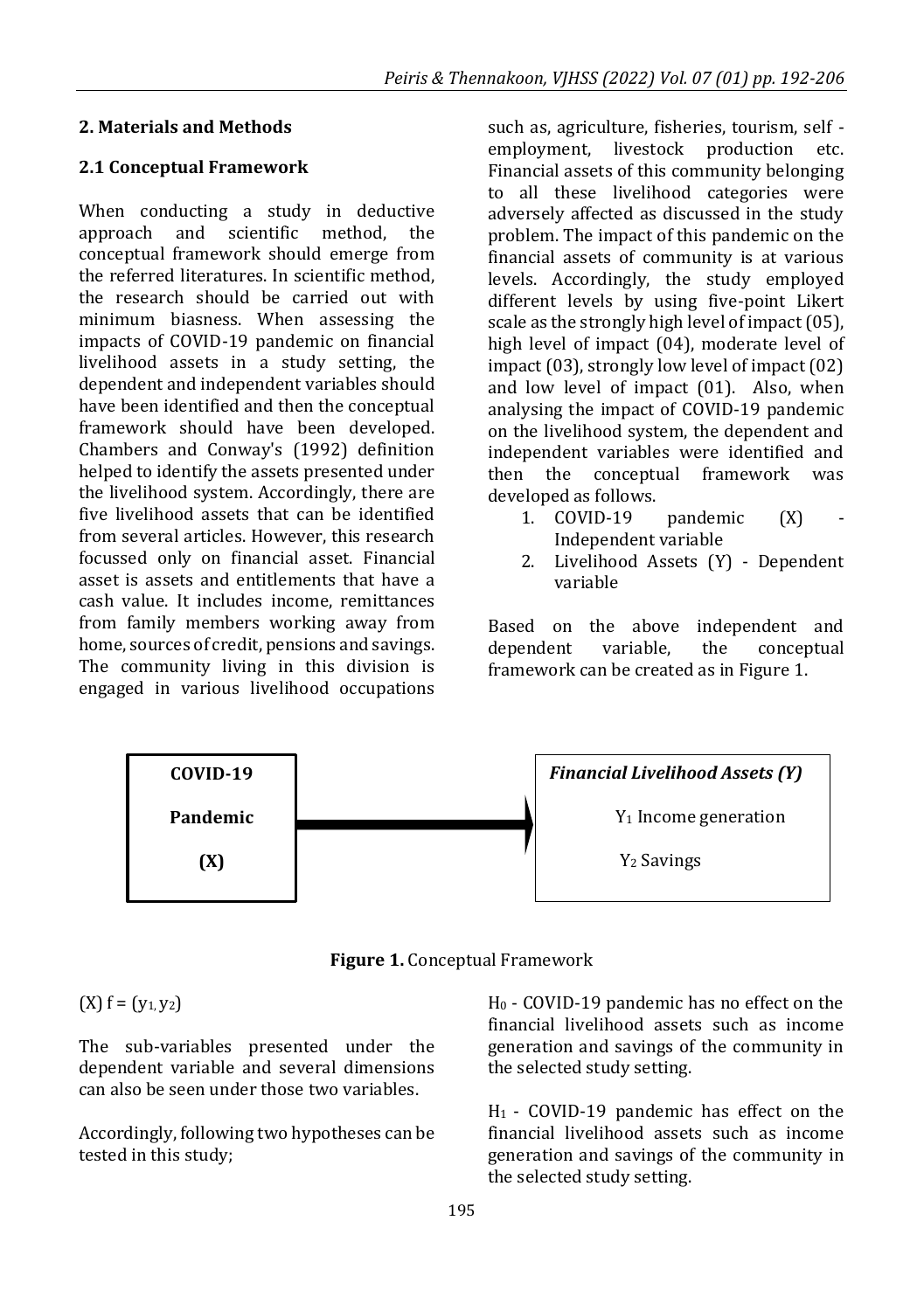These hypotheses are intended to be studied through deductive and inductive approaches. Basically, the deductive approach builds knowledge and concepts relevant to the research problem and acquires knowledge through literary criticism. The knowledge and theories thus developed are tested in a practical context. In the inductive approach, the reality of the main problem goes to the ground level, and it expects to find out how it actually happens and then presents that reality as knowledge or theory. Accordingly, above hypotheses are explored under the inductive and deductive approaches.

### **2.2 Study Setting, Population, Sample and Sampling**

The *Mahawewa* Divisional Secretariat Division is located in the *Puttalam* District of North Western Province with the absolute location of 7.4573<sup>0</sup> N latitude and 79.8254<sup>0</sup> E longitude. *Mahawewa* Divisional Secretariat Division consists of 47 *Grama Niladhari* Divisions (GND's). It has 16,029 families and the total population is 60,079. Out of the total population of the division 52.1% are females and 47.9% are males. Due to the size and the presence of all livelihood types, two GNDs have been selected, namely "*Marawila* South" and "*Pahala Kudawawa*" to cover all the types of livelihoods. Tourism, fisheries and the government and private sector occupations in particular are the main income generating activities in *Marawila* South GND, while *Pahala Kudawawa* is an area inhabited by a large number of communities engaged in agriculture and self-employment. *Marawila*  South GND has a total population of 1338 and 405 families while *Pahala Kudawewa* GND has a total population of 670 and 174 families. By using stratified random sampling method, 11% of families (64) from each GND (i.e. 45 and 19) was selected for the sample. This total sample of 64 was divided among the different livelihood categories such as tourism (11), agriculture (16), fisheries (14), self- employments (07), government (09) and private sector employments (07).

#### **2.3 Methods of Data Collection and Analysis**

Primary and secondary sources were used to collect data and information. Accordingly, as secondary sources, relevant books, reports and articles from the internet, research reports published by institutions and academicians were referred. As primary sources, questionnaire survey, observation, informal discussions, in-depth interviews and case studies were mainly used to gather information. Questionnaires were delivered to the selected sample while informal discussions on each livelihood system were conducted to collect in-depth details of their livelihoods. As most of the data and information were qualitative belonging to nominal interval levels, Chi-Squared test was employed to analyze the level of impact of COVID-19 pandemic on the livelihood system of the community.

# **3. Results and Discussion**

Although different livelihood types exist in the *Mahawewa* Divisional Secretariat, to assess the impact of this pandemic on the livelihoods of the community, six main livelihoods such as, Agriculture, Fisheries, Tourism, Government sector, Private sector and Self – employment were selected. The monthly income generation pattern of the households engaged in the above livelihood types before and during the COVID 19 pandemic is depicted in Figure 2.

As per Figure 2, majority of the households in agriculture (30%) and fisheries (46%) have earned a monthly income between 125000/=-150000/=, while 46% and 43% of households in tourism and self-employments have earned between 25000/= - 50000/= per month prior to the pandemic. The majority of households where people engaged in government and private sector employments have earned 50000/=-75000/= per month. Less number of households engaged only in agriculture (13%) and fisheries (7%) have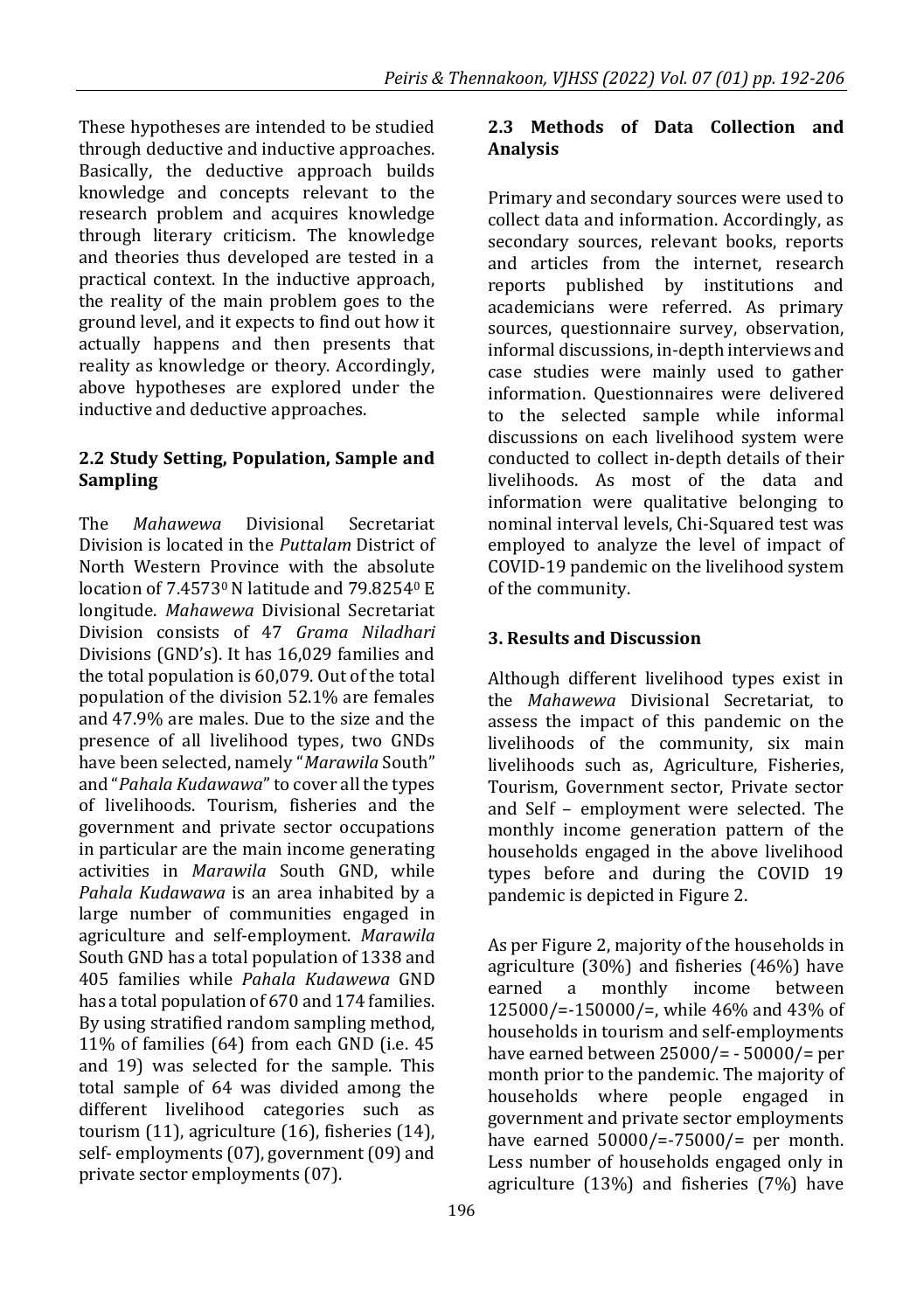earned a monthly income of over 150,000 before the COVID 19 pandemic while none of the household has earned a monthly income less than 5,000 before the pandemic, and a few number of people working in the public (11%), self-employed (28%) and tourism (18%) sectors have received a monthly salary of 5,000 to 25,000. The three livelihoods in this range include three-wheeler owners who provide transportation to tourists, security guards at government banks, and small-scale self-employed persons. None of the

households in all livelihood types except agriculture and fisheries have earned a monthly income more than 75000/= before and after the pandemic. However, the monthly income generation of 82%, and 57% of households who engaged in tourism and both fisheries and self-employments has significantly dropped to less than 5000/= respectively during the COVID 19 pandemic. No such changes can be seen in agriculture, government and private sector employments.



#### **Figure 2.** Percentage of the households engaged in various livelihood categories and monthly income generation (LKRs.) prior and during the COVID 19 pandemic

The impact of COVID - 19 pandemic on the income generation of people who have engaged in the above livelihood types was tested on various levels. Accordingly, the Chi squared test built on these two hypotheses gives a chi value of  $43.28$  ( $X^2 = 43.28$ ) after all calculations. Degrees of freedom were obtained as  $Df = (C - 1) (R - 1)$ ,  $Df = (5 - 1) x$   $(6 - 1)$ , Df = 4 x 5, Df = 20. After finding the degrees of freedom, the theoretical value of the Chi squared distribution should be obtained from the Chi table. The theoretical value of the Chi is 31.41 at the significant level of 0.05 for the 20 degrees of freedom relevant to the problem. Accordingly, the value of chi obtained in calculating the impact of the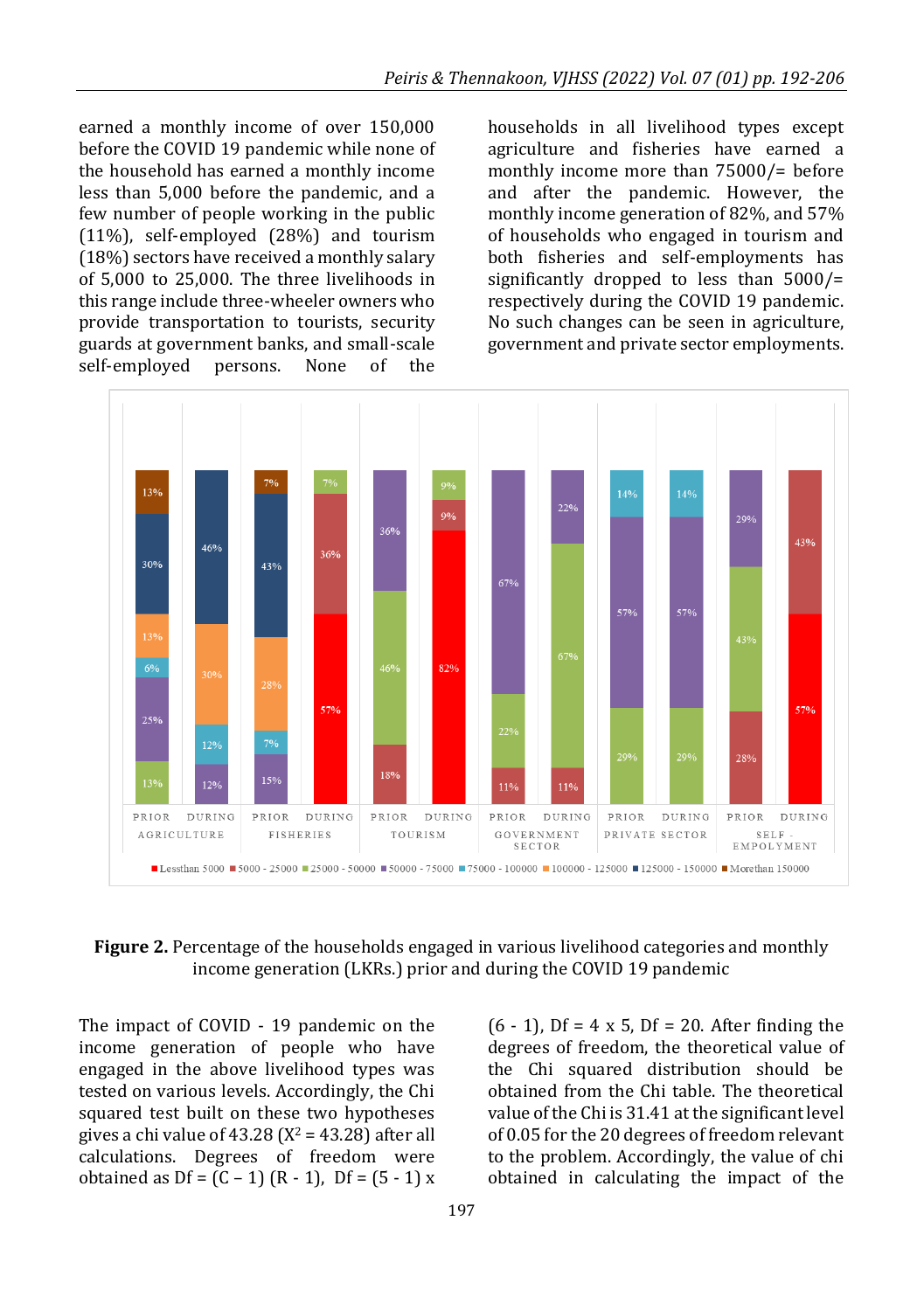COVID - 19 pandemic on the income generation of these six livelihoods exceeds the theoretical value of the chi - type table. So, the null hypothesis is rejected while alternative hypothesis is accepted. Therefore, the null hypothesis that the COVID-19 epidemic has no effect on income generation in the study setting is rejected, and the alternative hypothesis that the COVID-19 pandemic affected the income generation of the community is accepted. Accordingly, it is clear that the income generation of these six livelihood types in the *Mahawewa* Divisional Secretariat was affected by the COVID - 19 pandemic. Further, people's perceptions on the level of negative impact was studied and the results are given in Table 1 and Figure 3 related to each livelihood types.

| COVID19<br>Income<br>generation | <b>Strongly</b><br>high<br>impact 5 | High<br>impact<br>4 | <b>Moderate</b><br>impact 3 | Low<br>impact<br>2 | <b>Strongly</b><br>low<br>impact 1 | nc       |
|---------------------------------|-------------------------------------|---------------------|-----------------------------|--------------------|------------------------------------|----------|
| Agriculture                     | 4                                   | 4                   | 3                           | 3                  | $\overline{c}$                     | 16       |
| <b>Fisheries</b>                | 7                                   | 4                   | 2                           |                    |                                    | 14       |
| <b>Tourism</b>                  | 8                                   | 2                   |                             | 0                  |                                    | 11       |
| Government<br>sector            | 0                                   | 0                   | 4                           | 3                  | $\overline{c}$                     | 9        |
| <b>Private sector</b>           | 0                                   | 1                   |                             | 4                  |                                    | 7        |
| Self-<br>employments            | 4                                   | $\overline{2}$      |                             | $\Omega$           | 0                                  | 7        |
| Nr                              | 23                                  | 13                  | 12                          | 11                 | 5                                  | $N = 64$ |





**Figure 3.** Number of households representing the different levels of adverse impact on income generation in each livelihood types during the COVID 19 pandemic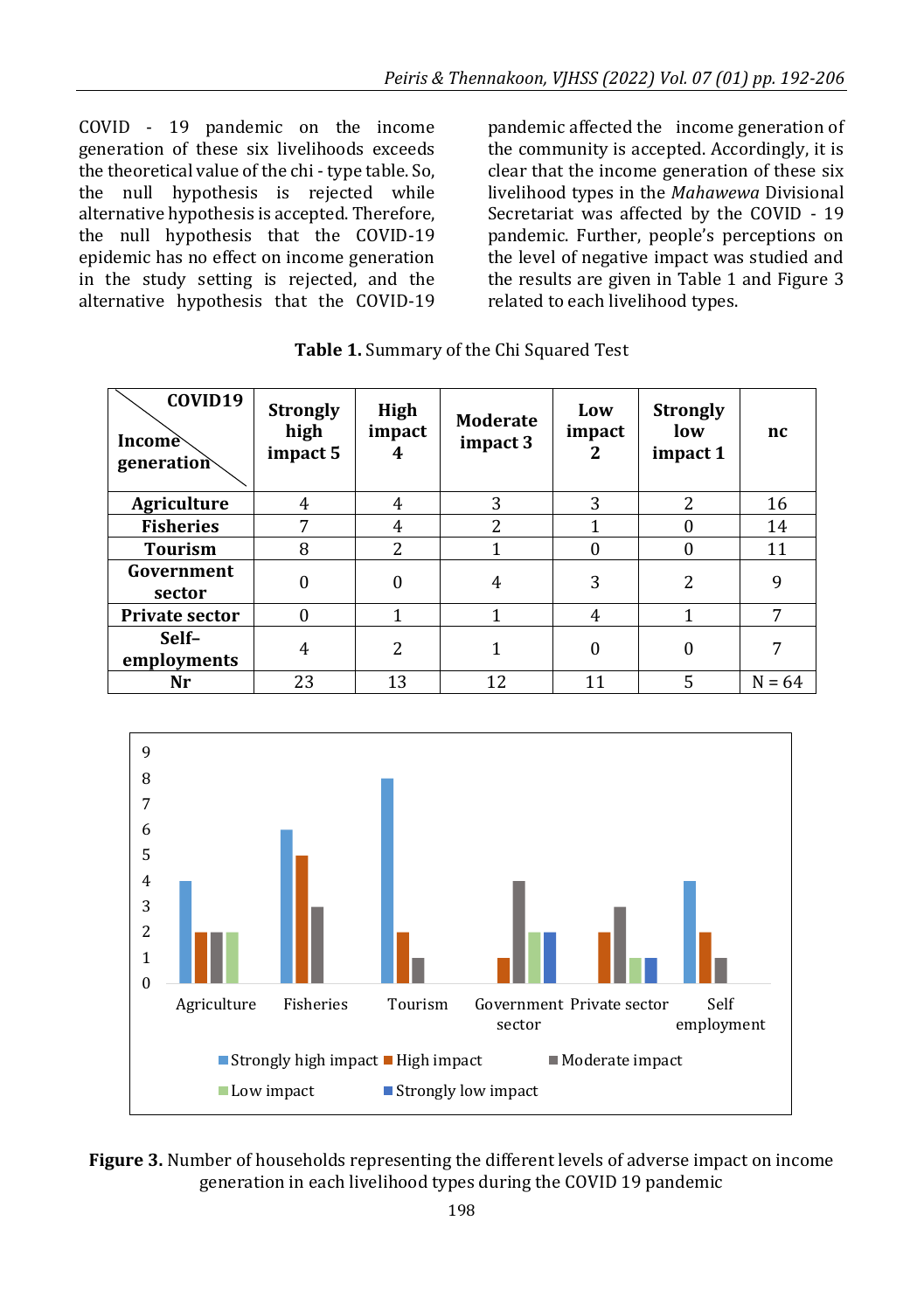### **3.1 Livelihood in Agricultural Sector**

Out of the selected sample (64) in two *Grama Niladhari* Divisions, 25% of households depend on agriculture in *Pahala Kudawewa Grama Niladhari* Division. Although the whole country was locked down in March 2020 to control the spread of the pandemic, the government allowed people engaged in agriculture to continue their livelihoods. However, Chi table shows that there has been some impact on their income generation due to various reasons that occurred during the pandemic such as crops had been severely damaged by the heavy rains, government reduced the price of rice in order to provide relief to the ordinary people of the country who were facing various difficulties due to the pandemic. However, 50% of farmers said that they did not have this problem as they had to hand over their paddy harvest to the paddy mills before the price of rice was reduced.

As shown in Figure 3 and Table 1, of the 16 households selected for the sample in agricultural sector, 25% reported that the pandemic situation has had a strongly high negative impact on their income generation. Thus, it is clear that from the beginning of the pandemic to the present, the income generation of the farming community has been affected by the COVID 19 pandemic.

#### **3.2 Livelihood in Fisheries Sector**

According to the sample selected for the study from the fisheries sector, there are two types of fishermen as Yacht fisherman and Trip boat fisherman. Yacht fisherman earn a daily income. Trip boat fishermen sail for a month or two, and their income depends on the amount of fish they bring from the voyage.

In the first wave of COVID – 19, the whole country was locked down and the consumers were unable to buy fish from the fishermen which resulted in decreasing the monthly income of fishermen. Significantly, during the Second wave of COVID - 19, fishermen were able to maintain a normal lifestyle, but rumours spread throughout the country that the virus could also be transmitted by eating fish due to the rapid spread of the virus. Because of this rumour, the general public refused to buy fish. This situation has caused further decline in the income of fishermen. In order to cope with the adverse situation and the decline in income, fishermen have sold fish at lower prices every day to attract customers and maintain the lives of the households during the pandemic as depicted in Figure 2.

According to Figure 2, 71% of fishing households have earned between Rs. 100,000 and Rs. 150,000 while 7% have earned more than Rs. 150,000 per month. However, the majority of fishing households (57%) have faced difficulties during the pandemic with the reduction of their income to less than 5000/= per month. The following photographs depict isolated fishing equipment and depopulated areas as the general public refrained from buying fish during the first and second wave of COVID - 19 pandemic (Figure 4).

#### **3.3 Livelihood in tourism sector**

Tourism is one of the most important and unique industries in *Mahawewa* Divisional Secretariat Division. Prior to the pandemic, many local and foreign tourists from Italy, Germany, England, South Korea, Russia and China have visited the area during the vacations which in turn resulted in the creation of employment opportunities in the surrounding areas of tourist destinations in the area. However, the study revealed that the pandemic has severely affected their livelihood as depicted in Figure 3 and Table 1. Out of the total households (11) engaged in the tourism sector, 73% mentioned that the pandemic had a strongly high negative impact on their income. In addition, the people in this livelihood category declared that the pandemic was not the only cause for the reduction of their income but also the Easter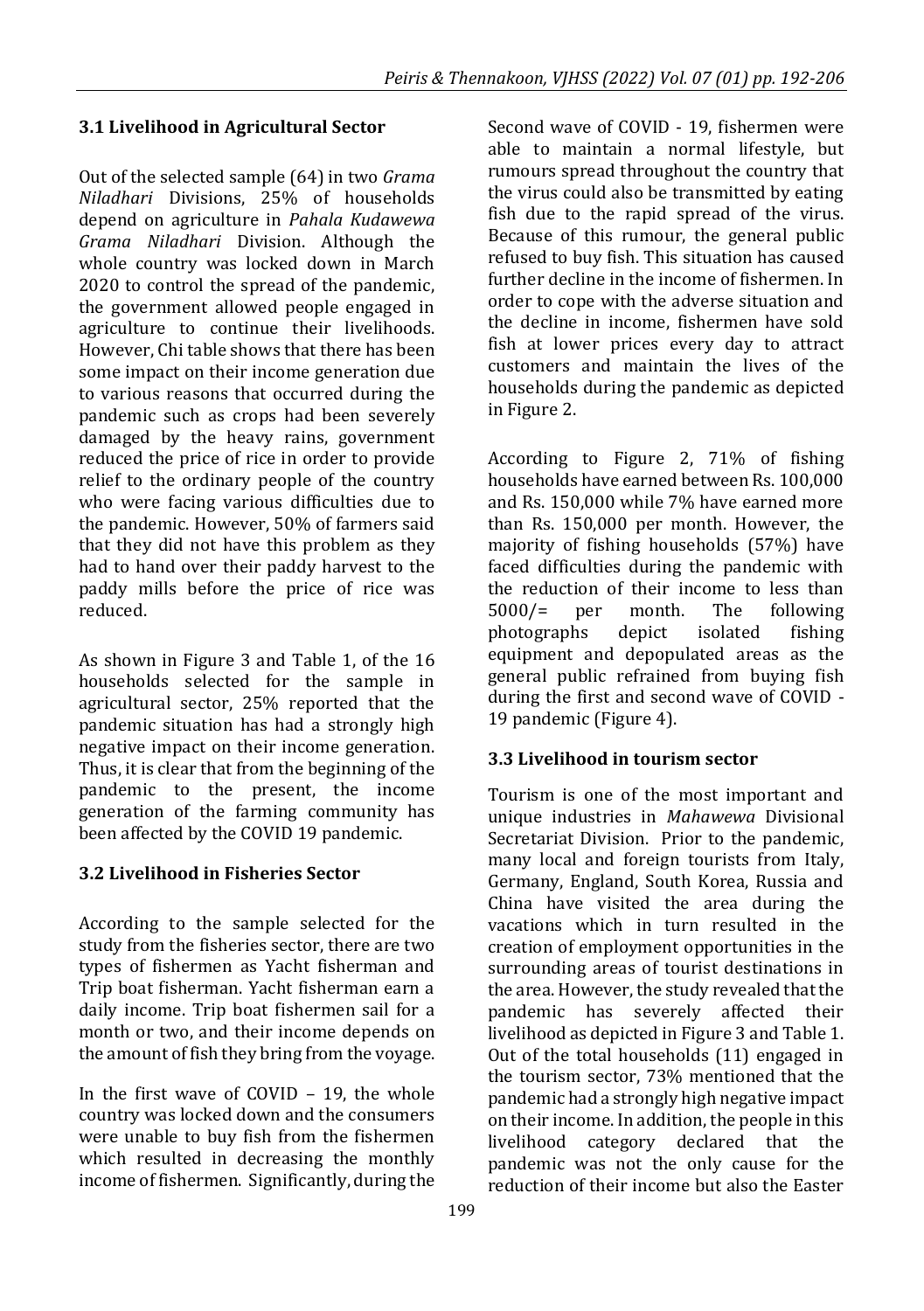terrorist attack on churches and hotels on April 21, 2019 as well. Informal discussions with the hotel managers revealed that most households (50%) that mainly depended on tourism sector have switched from tourist transport service to local people transport at lower rates, from hotel inside work (janitors, waiters, room boys etc.) to outside work at lower salaries (maintain outside environments as labourers). As a results of this transformation, majority of households (82%) indicated a drastic change with a monthly income less than 5000/= during the pandemic (Figure 2) Among all, tourism sector is the mostly and adversely affected livelihood type by the pandemic. The findings of the present study were confirmed by the study of Karunaratne et al. (2021) that in 2018, 169,003 and 219,484 employees were employed as direct and indirect employees respectively, in the tourism sector and the vast majority of these workers are temporarily unemployed because of the closure of hotels and restaurants, airlines, travel agencies, tourist shops and so on. This has made a severe impact on families who were totally dependent on tourism (Karunaratne et al., 2021).



**Figure 4.** Store of fishing equipment and depopulated fishing areas in the study area

#### **3.4 Livelihood in Government & Private sectors**

People, who mainly depend on income from both the government and private sector employments remain stable even after the pandemic situation due to the receiving of regular income. However, prior monthly income level of 67% of households where people work in the government sector as teachers and clerical officials at banks, has changed drastically from  $50000/$ = -75000/= to  $25000/=\div 50000/=\overline{\div}$  as indicated in Figure 1. As seen in Figure 2, it is clear that prior to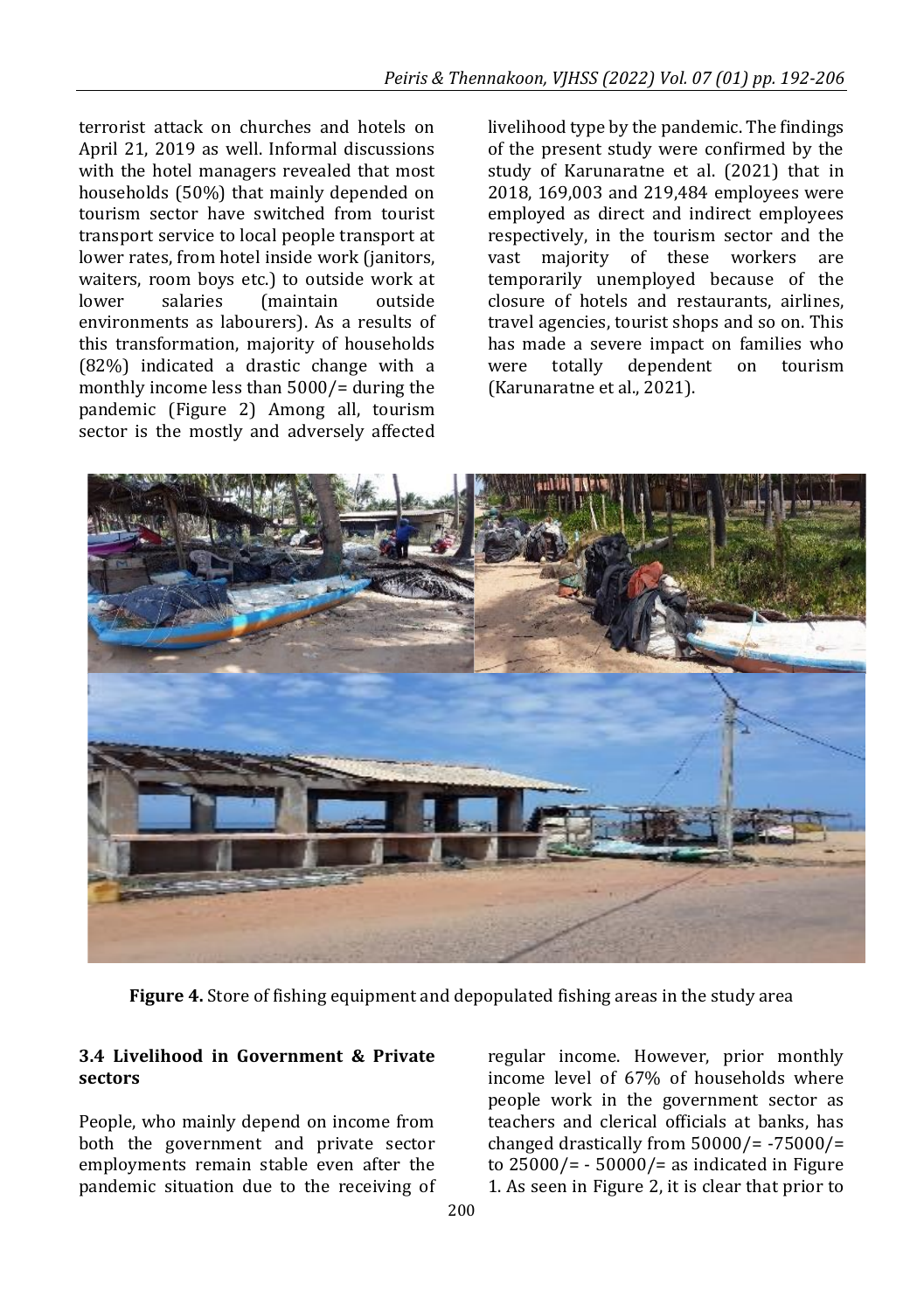the pandemic, there were no households with the monthly income level of less than Rs. 5000. But two households have fallen into that category during the pandemic. Also, perceptions of the people on the level of impact revealed that they had a moderate level negative impact on their income as all the members of the household spend time in the house during the lock-down period and monthly expenditure was higher than that of under the normal situation which resulted in reducing the savings.

*Marawila* South *Grama Niladhari* Division is also inhabited by a community employed in the private sector. Seven (11 %) households where people engage in private sector employments (i.e. private institutions and private banks), receive a fixed monthly salary. The study revealed that there is no change in their monthly salary before and after the pandemic as depicted in Figure 2.

However, when analysing the level of impact on income generation as listed in table 1, it was clear that the high and moderate level impacts are reported by 29% (02) of people working in the private sector. This is due to their income cut-down to Rs: 5000 due to the decrease of overtime and monthly attendance bonus. Similar to government sector people, they also highlighted that all the family members have spent time together since the first wave of COVID where the cost was slightly higher than the normal situation which resulted in reducing the savings.

# **3.5 Livelihood of self-employed**

Self - employments such as casual labour, carpentry, masonry, repairing machineries, batik textile making can be mostly seen in this division. The most self-employed households (43%) have earned a monthly income of  $25000/=-50000/=$  prior to the pandemic as indicated in the figure 1. Although, they earn a considerable amount of money, there was no guarantee for their work even prior to the pandemic. However, due to the lock-down of the whole country during the first wave of the pandemic, their monthly income has been

severely affected. Hence, the monthly income of majority (57%) of households has dropped to less than 5000/= as indicated in Figure 2.

#### **3.6 Impacts of COVID 19 on Savings of Community**

The next variable to be discussed on financial assets is the impact of the COVID –19 pandemic on savings. The nature of the impact of the pandemic on their savings is quite different for all six sectors. Accordingly, two hypotheses have been formulated based on the following savings variable to determine the impact of the epidemic on the savings of these livelihood communities.

 $H_0$  – COVID-19 pandemic has no effect on the savings of the community living in the selected study setting.

H1 – COVID-19 pandemic has an effect on the savings of the community living in the selected study setting.

The impact of the COVID - 19 pandemic on the savings of people who engage in the six livelihoods was tested on various levels. Accordingly, the Chi squared test built on these two hypotheses gives a chi value of 43.28 ( $X^2$  = 43.28) after all calculations. Degrees of freedom was obtained as Df = (C – 1)  $(R - 1)$ ,  $Df = (5 - 1) \times (6 - 1)$ ,  $Df = 4 \times 5$ ,  $Df =$ 20. After finding the degrees of freedom, the theoretical value of the Chi squared distribution should be obtained from the Chi table. The theoretical value of the Chi is 31.41 at the significant level of 0.05 for the 20 degrees of freedom relevant to the problem. Accordingly, the value of chi obtained in calculating the impact of the COVID - 19 pandemic on the savings of these six livelihoods exceeds the theoretical value of the chi - type table. So, the null hypothesis is rejected while alternative hypothesis is accepted. Therefore, the null hypothesis that the COVID-19 pandemic has no effect on savings is rejected, and the alternative hypothesis that the pandemic negatively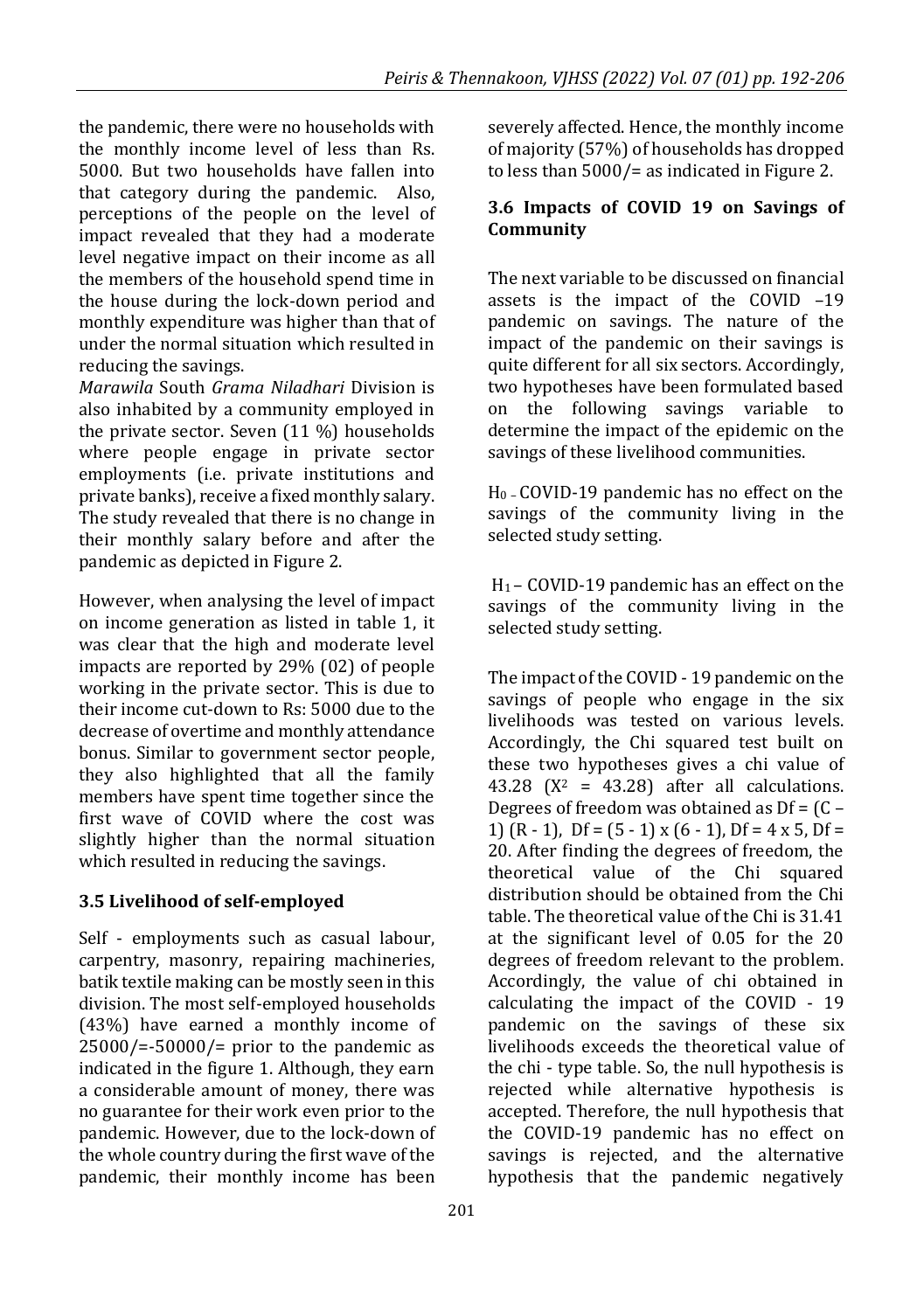affects the savings of the community is accepted. Accordingly, it is clear that the savings of these six livelihoods in the *Mahawewa* Divisional Secretariat was affected by the COVID - 19 pandemic. Further, people's perceptions on the level of negative impact was studied and the results are given in Table 2.

| Table 2. Chi Squared Test representing negative impact of the pandemic on the savings of the |
|----------------------------------------------------------------------------------------------|
| community in each livelihood sector                                                          |

| $COVID - 19$<br><b>Savings</b> | <b>Strongly</b><br>high<br>impact 5 | High<br>impact<br>4 | <b>Moderate</b><br>impact<br>3 | Low<br>impact | <b>Strongly</b><br>low<br>impact 1 | nc       |
|--------------------------------|-------------------------------------|---------------------|--------------------------------|---------------|------------------------------------|----------|
| <b>Agriculture</b>             | 7                                   | 3                   | 3                              | 3             |                                    | 16       |
| <b>Fisheries</b>               | 6                                   | 5                   | 3                              |               |                                    | 14       |
| <b>Tourism</b>                 | 8                                   | າ                   |                                |               |                                    | 11       |
| Government<br>sector           | $\overline{c}$                      |                     | 2                              | າ             | 2                                  | 9        |
| <b>Private sector</b>          |                                     | $\overline{2}$      | $\overline{c}$                 |               |                                    | ⇁        |
| Self-<br>employments           | 4                                   | $\overline{c}$      |                                |               | 0                                  | 7        |
| Nr                             | 25                                  | 15                  | 15                             | h             | 3                                  | $N = 64$ |



**Figure 5.** Illustrates the variability of monthly savings (LKRs) of the households (%) in each livelihood category prior to and during the COVID 19 pandemic.

As per the perception of farmers, farming community has to spend a considerable amount of money to cultivate their paddy and they are used to saving a little money in the

banks. They stated that their crops had been damaged by heavy rains, which had a significant negative impact on their savings even before the pandemic. Majority of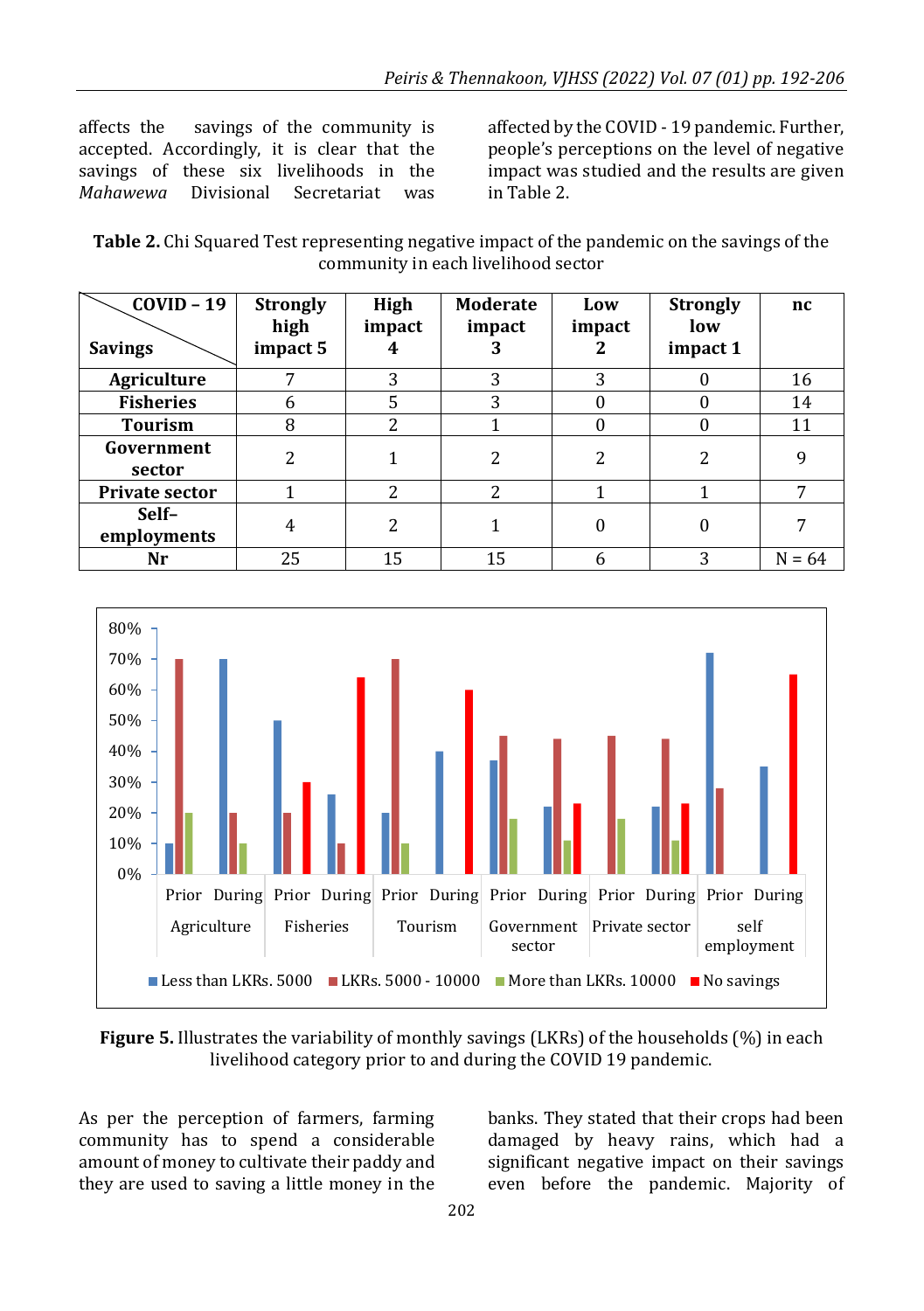farmers (70%) have maintained a monthly saving between LKRs 5000-10000 prior to the pandemic as indicated in Figure 3. However, due to the pandemic, the savings of 75% of farmers has reduced to less than LKRs.  $5000/$ = per month.

Study revealed that unlike other communities, the fishing community did not have much concern for savings, and 30% highlighted that they spend their earnings for daily needs. However, 50% of fishermen indicated that their monthly saving was less than LKRs. 5000/= before the pandemic. Two categories of fishermen belonging to yachts and trip boat, who have not been able to sell their fish, highlighted that they were unable to maintain their savings due to lack of income (64%).

The income of the tourism industry plummeted due to disasters (Easter Attack and COVID 19 pandemic) which resulted in reducing their savings too. They said that they were saving at a reasonable level before the terrorist attack, and that their savings had plummeted since the attack. They said that the amount of savings has completely fallen since the pandemic. As indicated in figure 3, majority of people engaged in tourism sector have saved LKRs 5000/= -10000/= per month before the pandemic (70%) and 60% did not have any savings during the pandemic.

Despite the fixed monthly income received by the people working in both government and private sectors, the discussions with them revealed that due to all family members staying at home during the first wave of COVID 19, savings were negatively affected. Another important point is that commodity prices in the country have risen sharply since the onset of the COVID pandemic, and as a result, the savings of those employed in the public and private sectors (23% in each sector) have also fallen to zero as indicated in Figure 5.

As indicated in previous section on income generation, it was evident that the community in self-employment sector has suffered more severely than other sectors during the pandemic. Generally, the community having no stable or regular income level was able to save a little money even prior to the pandemic. As indicated in Figure 5, 72% of people engaged in selfemployments have maintained a monthly saving less than LKRs. 5000/=. However, due to the pandemic, approximately 65% of people have lost their minimum savings (Figure 5). It was evident from the discussions with them that due to the government order for ordinary people to stay at home during the first wave, their selfemployments collapsed and their incomes plummeted, leading to a reduction in savings. Also, since the onset of the epidemic, the prices of all commodities have increased rapidly. This also indirectly led to a decline in the savings of the self-employed communities.

#### **3.7 Mitigation Measures taken by the Government & Social Organizations**

As highlighted in Development updates of World Bank (2021), to mitigate the impact of the pandemic on the affected most vulnerable groups, the government implemented several livelihood support programs. Several mitigation measures were initiated through existing welfare schemes such as *Samurdhi*, elderly allowance, disability allowance and the chronic kidney disease (CKD) allowance. These programs were implemented in April and May across all 25 districts at a cost of Rs. 47.7 billion. The temporary allowance was extended to waitlisted families and one of the top-up payments was made to existing beneficiaries under the *Samurdhi* and elderly allowance programs. Livelihood support was additionally provided to low-income families not covered under the *Samurdhi* program, where one or more members had lost their livelihood due to the pandemic. Low-income families that were quarantined or in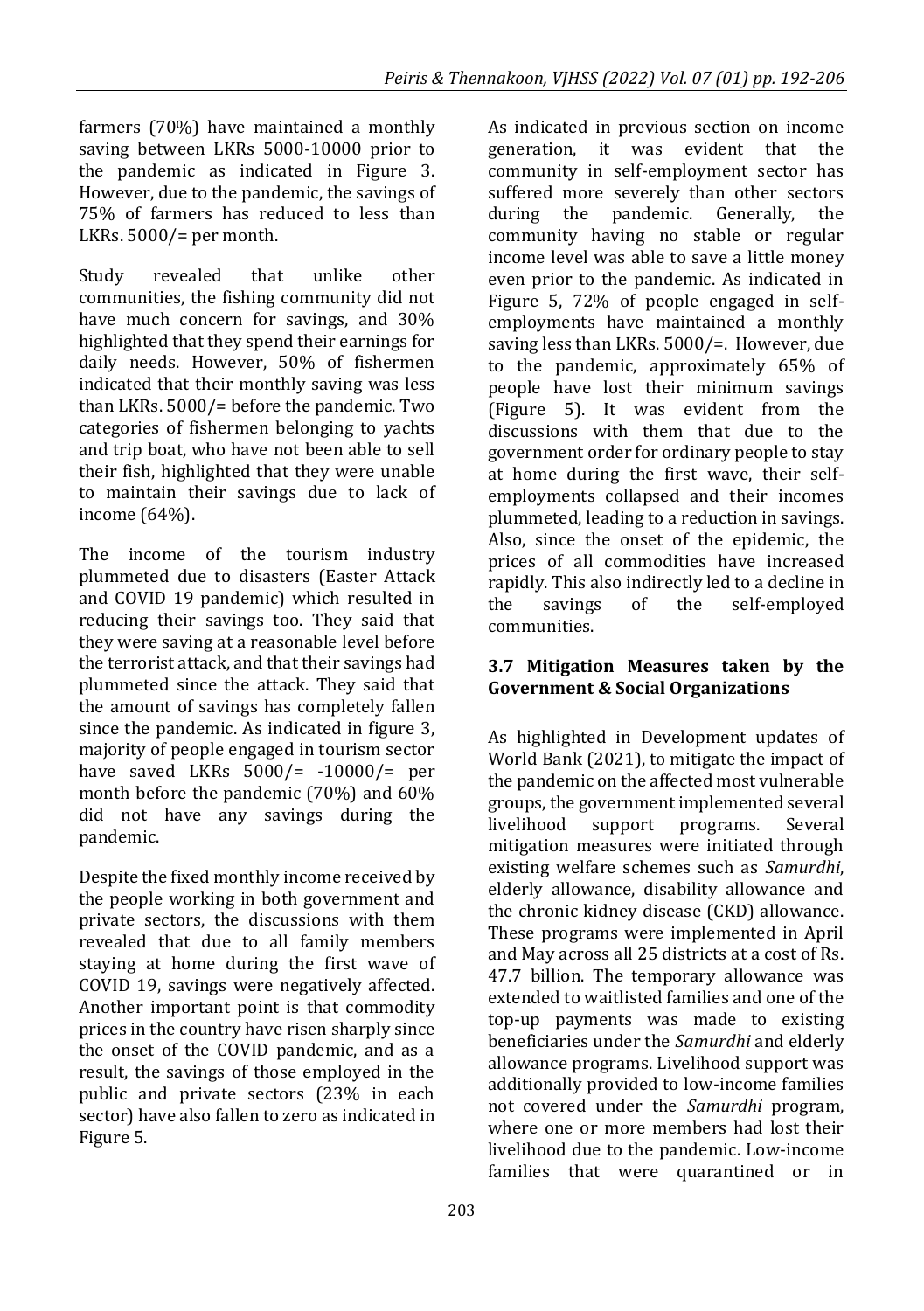lockdown areas during the second wave also received relief. These programs were implemented in addition to regular livelihood support programs such as *Samurdhi* and fertilizer subsidies. Similarly, all those programmes were implemented in the *Mahawewa* Divisional Secretariat Division as well. The first step taken by the government to restore the living standards of the people affected by this pandemic was Rs. 5,000 allowance. Also, relief bags including dry food items have been provided by various social organizations and some individuals at their own expense. The discussion held with the farmers revealed that they had a problem in purchasing the required fertilizer during the Lock Down period. However, the government has provided fertilizer to the farmers at a concessionary price to minimize the impact of the epidemic on the farmers. During the period of curfew in the country, the government allowed the fishing community to engage in their livelihood. However, as the impact of the pandemic had affected the income of the fishermen, all the fishermen who had lost their job received Rs. 5,000 subsidy. In addition, various relief programs have been implemented by the business associations and they also have donated Rs. 5000-10000 worth food bags to the fishermen. People who were employed in the tourism sector also have lost their jobs and they too received subsidies provided by the government and social organizations during the first wave of the epidemic. Accordingly, the mitigation measures taken by the government and social organizations have contributed positively to minimise the impact on the communities engaged in various livelihoods.

#### **4. Conclusion and Recommendations**

In this study, Income generation and savings were used as the main variables to assess the impact of the COVID - 19 pandemic on the financial livelihood assets of the community in *Mahawewa* DS division and to find how people overcame the negative impacts. The results of the study proved that overall, the COVID - 19 pandemic had affected the income generation of the community in all six livelihood categories such as agriculture, fishing, tourism, self-employment, private and government sector employments. Especially, the COVID-19 pandemic has had a slightly negative effect on the income generation of the farming community while the fishing, tourism, self-employments were identified as livelihood categories which had a severe negative impact on income generation. Further, to mitigate the negative impact of the pandemic on the affected most vulnerable groups, the government has implemented several livelihood support programs. Several mitigation measures were initiated through existing welfare schemes such as *Samurdhi and* elderly disability and the chronic kidney disease (CKD) allowance programmes. The mitigation mechanism of social organizations in the *Mahawewa*  Divisional Secretariat have also contributed to minimize the impact on the affected community in various ways.

In order to help the farming community in the *Mahawewa* Divisional Secretariat to recover from the effects of the pandemic on their livelihoods, it is important to provide free fertilizer subsidy to all farmers. The study also suggests to establish a program to deliver the paddy harvest of farmers to paddy mills at a higher price. The income level of the fishing industry has plummeted due to the pandemic, and the low interest loans should be provided to the people who are engaged in fishing sector to recover from the severe losses of income and savings due to the pandemic. The collapse of the tourism industry which began in 2019 due to Easter attack has been more escalated due to the outbreak of the COVID-19 pandemic. Therefore, it is proposed to formulate a program to provide suitable employments to those who work in the tourism industry and self-employed sectors in a manner that provides them with some income. Also, as to the fishing sector, by providing the low interest loans, the livelihood of these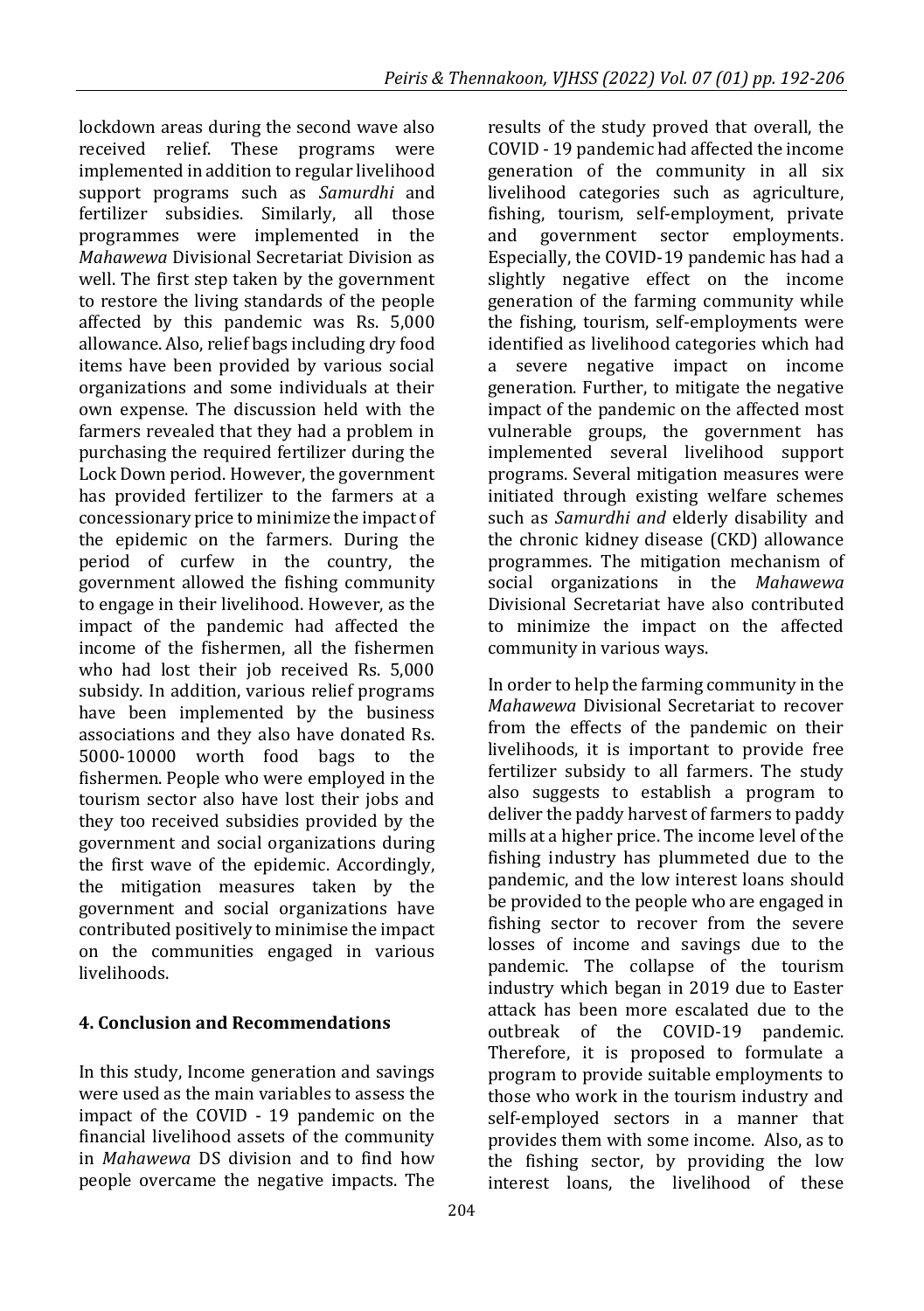communities can be improved to a certain level during the pandemic.

**Acknowledgement:** The researchers like to acknowledge the International Center for Multi-Disciplinary Studies of the Faculty of Humanities and Social Sciences, University of Sri Jayewardenepura for providing a research grant to undertake this research.

#### **5. References**

- Jayatilleke, A.U, Dayarathne, S., De Silva, P., Siribaddana, P., Abeygunawardana ,A.B.S, Nieveras, O., De Silva, N. & De Silva, J. (2020). COVID-19 case forecasting model for Sri Lanka based on Stringency Index. doi.org/10.1101/2020.05.20.20103887
- Niehof, A. & Price, L. (2001). *Rural livelihood systems: a conceptual framework.* International Potato Center. Retrieved from[: http://www.](http://www/) amerzon.com
- Begum, R. and Mobeen, A. (2020). Impacts of Pandemics on Economy - Focusing on the Measures and Employee Performance in Banking Industry of Pakistan during COVID-19. *European Scientific Journal ESJ*, 16(16),13-20. doi.org/10.19044/esj.2020.v16n16p13
- Benjamin, Y.Q.T., Nicholas, W.S., Lee, K.H., Jing,M., Goh,Y., Leonard L.L., Zhang, Y.K., Chin, H. , Ahmad, A., Khan, F.A., Shanmugam,G.N., Bernar, P.L., Sunnuy, S., Chandra, B., Jonathan, J. Y., Paliwal, O.P.R., Wong, L.Y.H., Sagyanathan, R., Chen, J.T., Ying Ng, A.Y., Teoh, H.L., Ho, C.S., Ho, R.S. & Sharma, V.K.(2020). Psychological Impact of the COVID-19 Pandemic on Health Care Workers in Singapore. *Ann Intern Med*, 173(4), 317-320. Retrieved from: [https://pubmed.ncbi.nlm.nih.gov/32251](https://pubmed.ncbi.nlm.nih.gov/32251513/) [513/](https://pubmed.ncbi.nlm.nih.gov/32251513/)
- Chambers, R., & Conway, G. (1992). *Sustainable rural livelihoods:*

*practical concepts for the 21st century*. Institute of Development Studies (UK).

- Chew, N.W.S., Lee G.K.H., Tan, B.Y.Q., Jing, M., Goh, Y., Ngiam, N.J.H., Yeo, L.L.L., Ahmad, A., Ahmed,K. F., Napolean,S. G., Sharma, A.K., Komalkumar, R.N., Meenakshi, P.V., Shah, K., Patel, B., Chan, B.P.L., Sunny, S., Chandra, B., Ong, J.J.Y., Paliwal, P.R., Wong, L.Y.H., Sagayanathan, R., Chen, J.T., Ying Ng, A.Y., Teoh, H.L., Tsivgoulis, G., Ho, C.S., Ho, R.C. & Sharma, V.K. (2020), A multinational, multi centre study on the psychological outcomes and associated physical symptoms amongst healthcare workers during COVID-19 outbreak. *Brain Behav Immun*. 88, 559-565. doi: 10.1016/j.bbi.2020.04.049. Epub 2020 Apr 21.PMID: 32330593
- Dantas, G., Siciliano, B., França, B. B., Da Silva, C. M., & Arbilla, G. (2020). The impact of COVID-19 partial lockdown on the air quality of the city of Rio de Janeiro, Brazil. *Science of the Total Environment*, 729, 139085.
- Roy, D., Tripathy, S., Kar, S.K., Sharma, N., Varma, S.K. & Kaushal, V. (2020). Study of knowledge, attitude, anxiety & perceived mental healthcare need in Indian population during COVID-19 pandemic. *BMC Public Health*, 20,1541. Retrieved from[:32283510](https://www.ncbi.nlm.nih.gov/pubmed/32283510)
- Food and Agriculture Organization of the United Nations. (2007). *Report of the National sharing of experiences and lessons learned: Davao City, Philippines. 7-10 March 2006.* Rome, Italy.
- Gabarin, A. U. (2019). *Standard operating procedure for rescue operation in humanmade disaster management in Nigeria.*  Doctoral dissertation, Universiti Tun Hussein Onn, Malaysia.